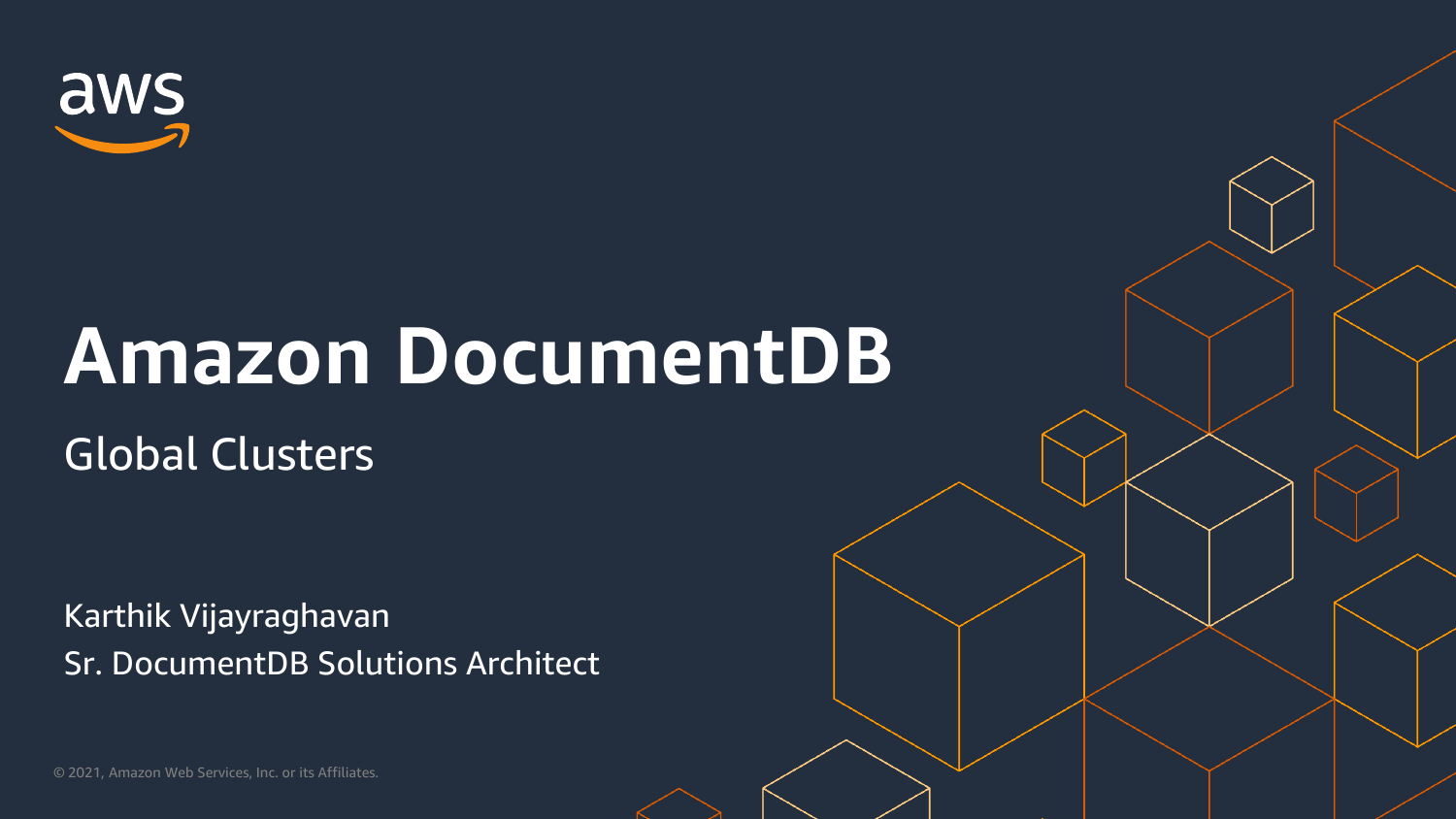

## **Table of contents**

- What is Amazon DocumentDB?
- Amazon DocumentDB Architecture
- Global Clusters
- Demo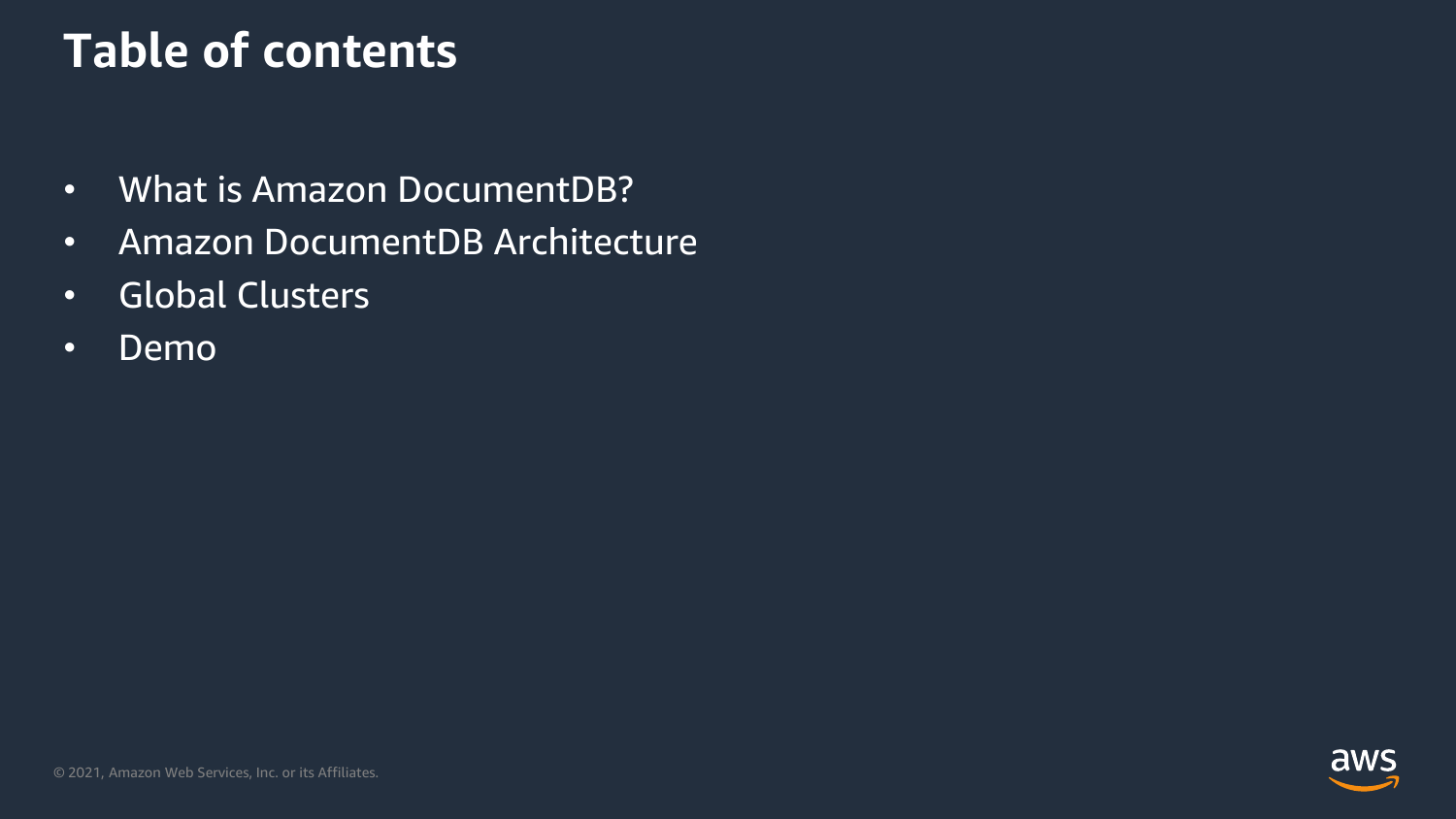

## **What is Amazon DocumentDB?**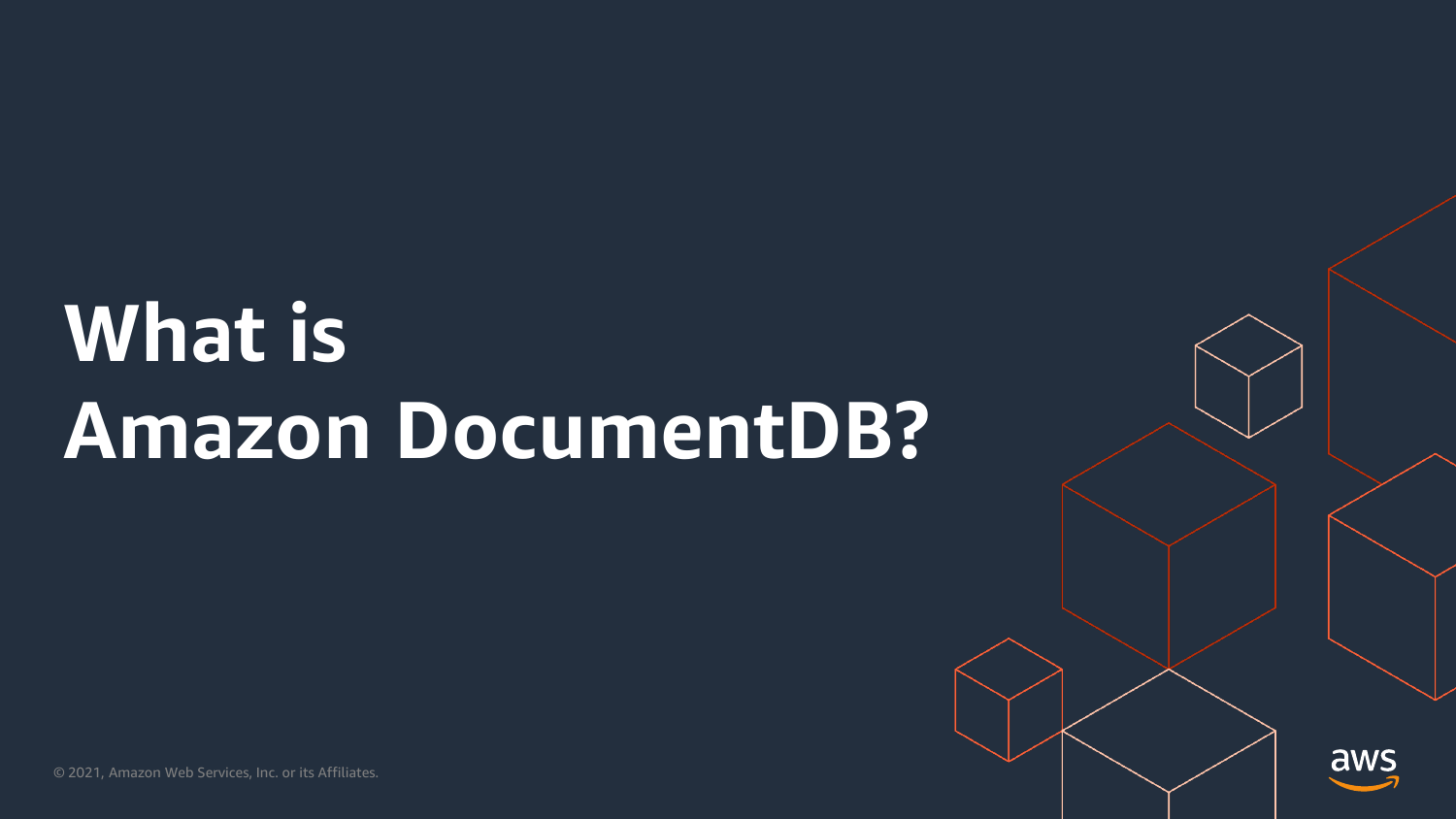





## Fully managed and scalable document database service that supports MongoDB workloads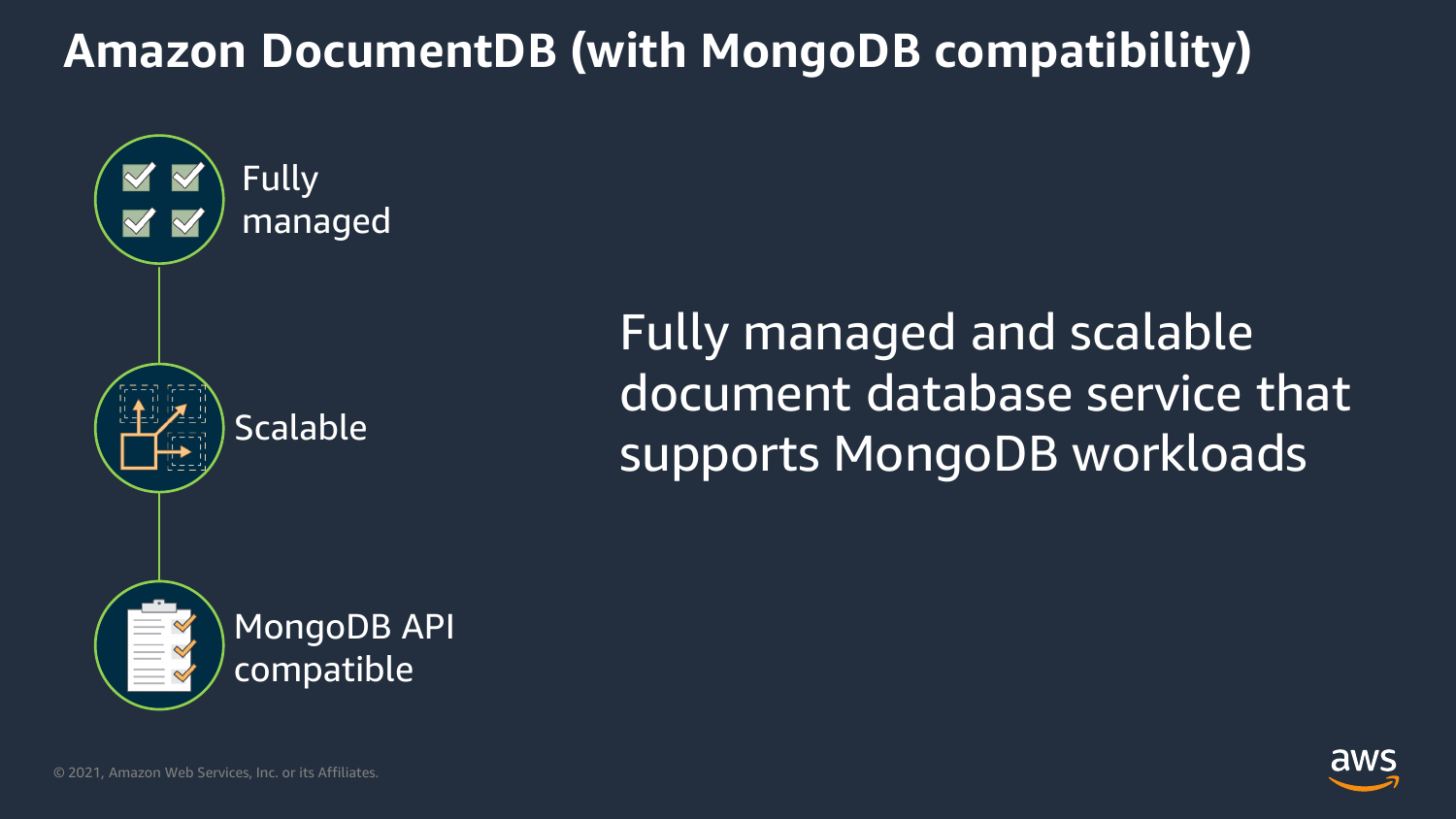





"Because DocumentDB is a fully managed service, our databases are scalable, highly available, backed up, and encrypted *without any overhead from our engineering teams*"

Backups enabled by default

Durable by default

Built-in high availability

Security best practices by default

Automatic patching

Monitoring and alerting



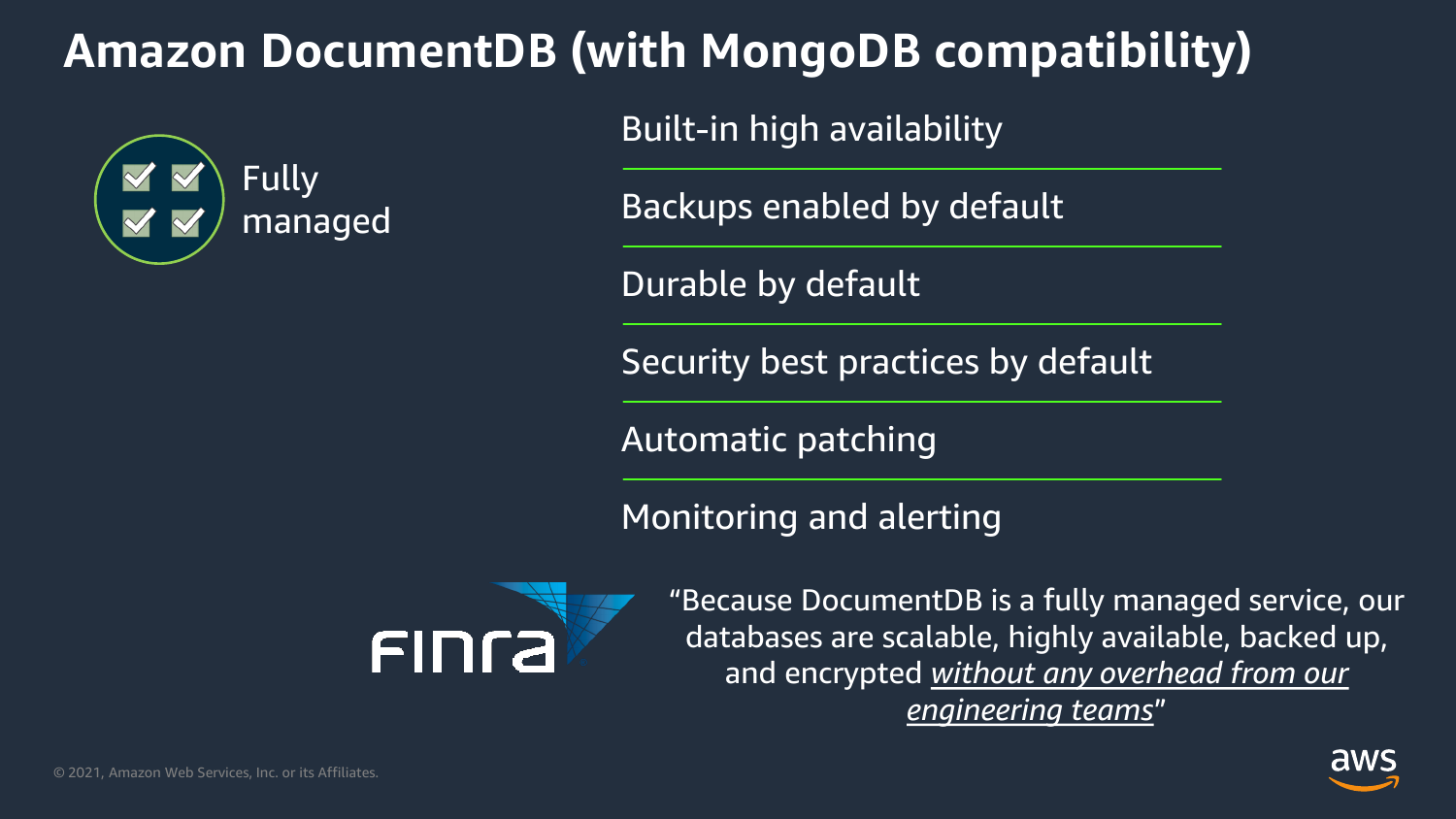



"With Amazon DocumentDB, we can add or *scale instances in minutes*, regardless of data size."

Scale compute in minutes

Storage and IO autoscaling

Storage scales to 64TB

Scale out to 15 replicas for millions of reads



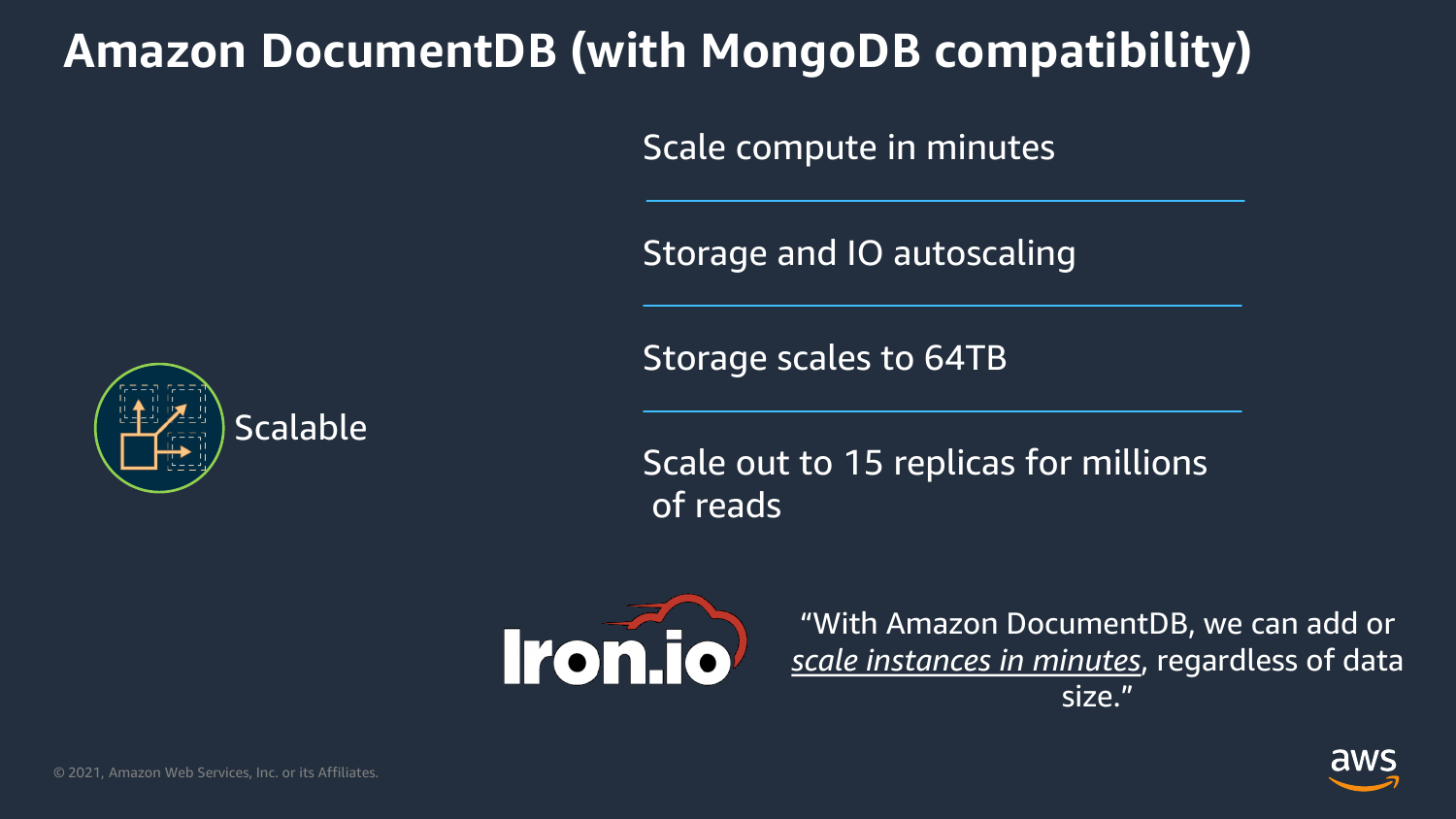

"We love that it's compatible with MongoDB, so our applications *didn't require code changes*, and we could easily spin up a DocumentDB cluster to test the MongoDB capabilities that we relied on."

Applications, drivers, and tools can be used with Amazon DocumentDB with little or no change

Supports hundreds of APIs, operators, and stages

Continually working backward from customers to deliver the capabilities they need



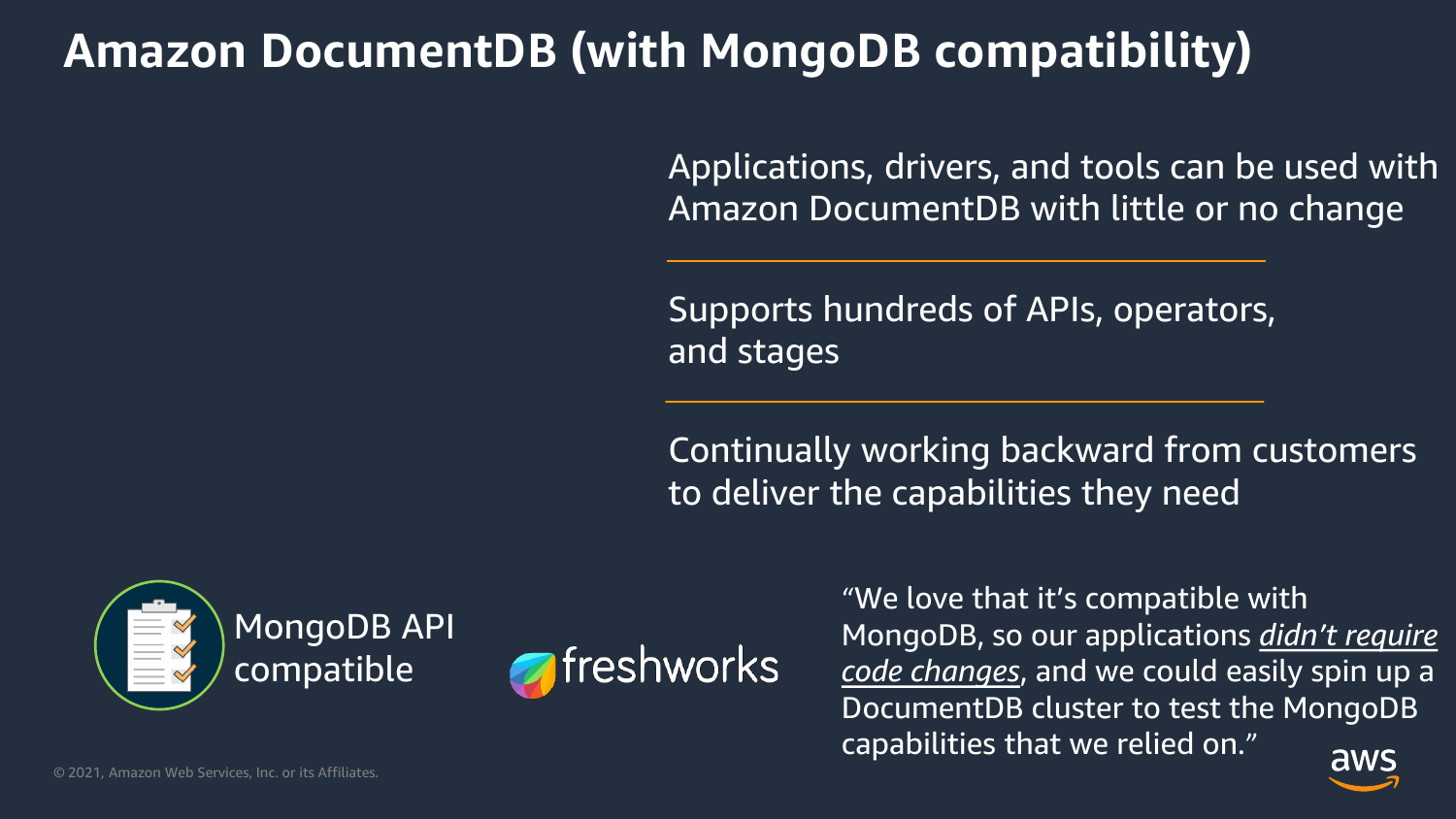

## **Amazon DocumentDB Architecture**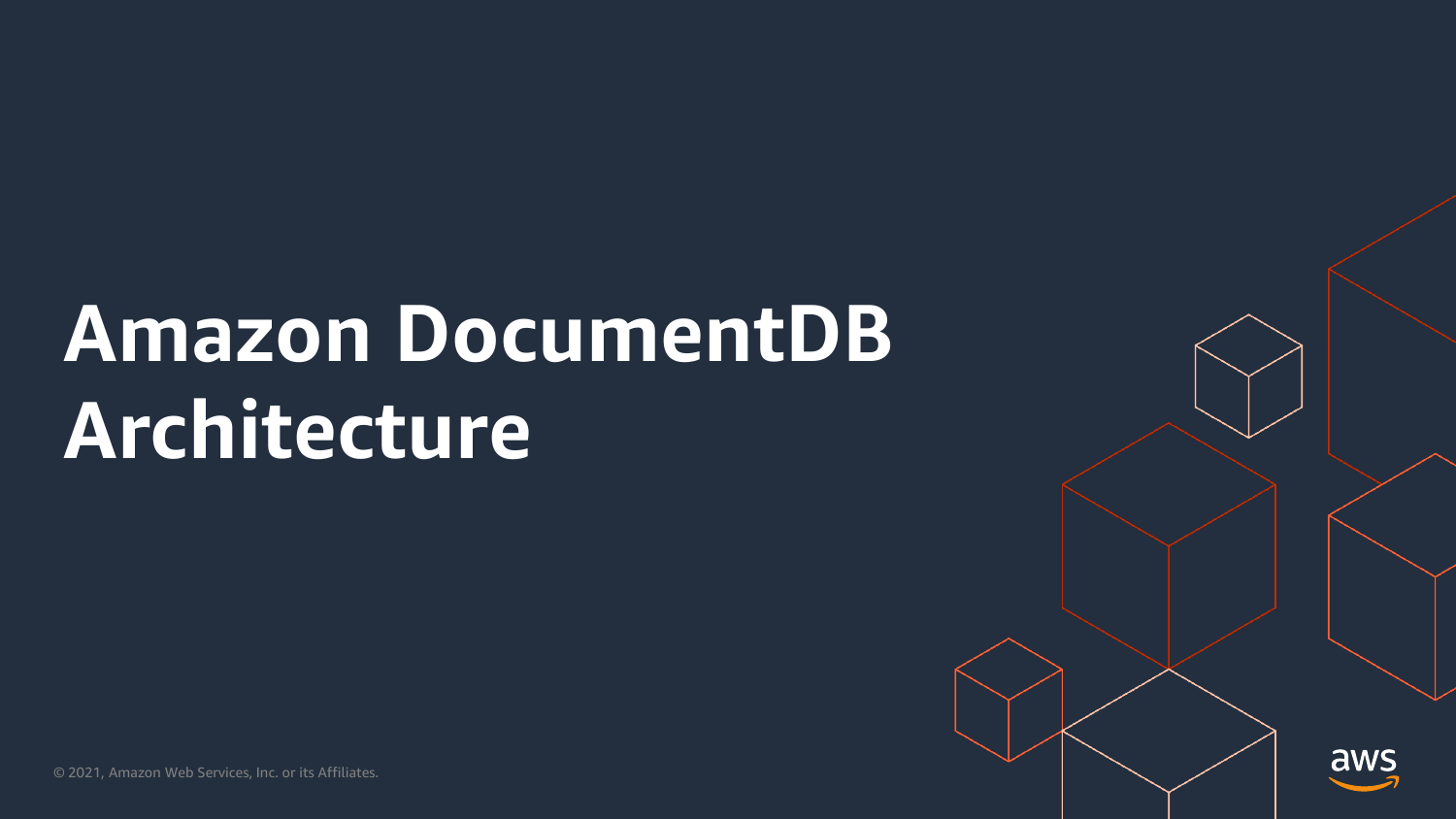

### **Amazon DocumentDB Architecture**

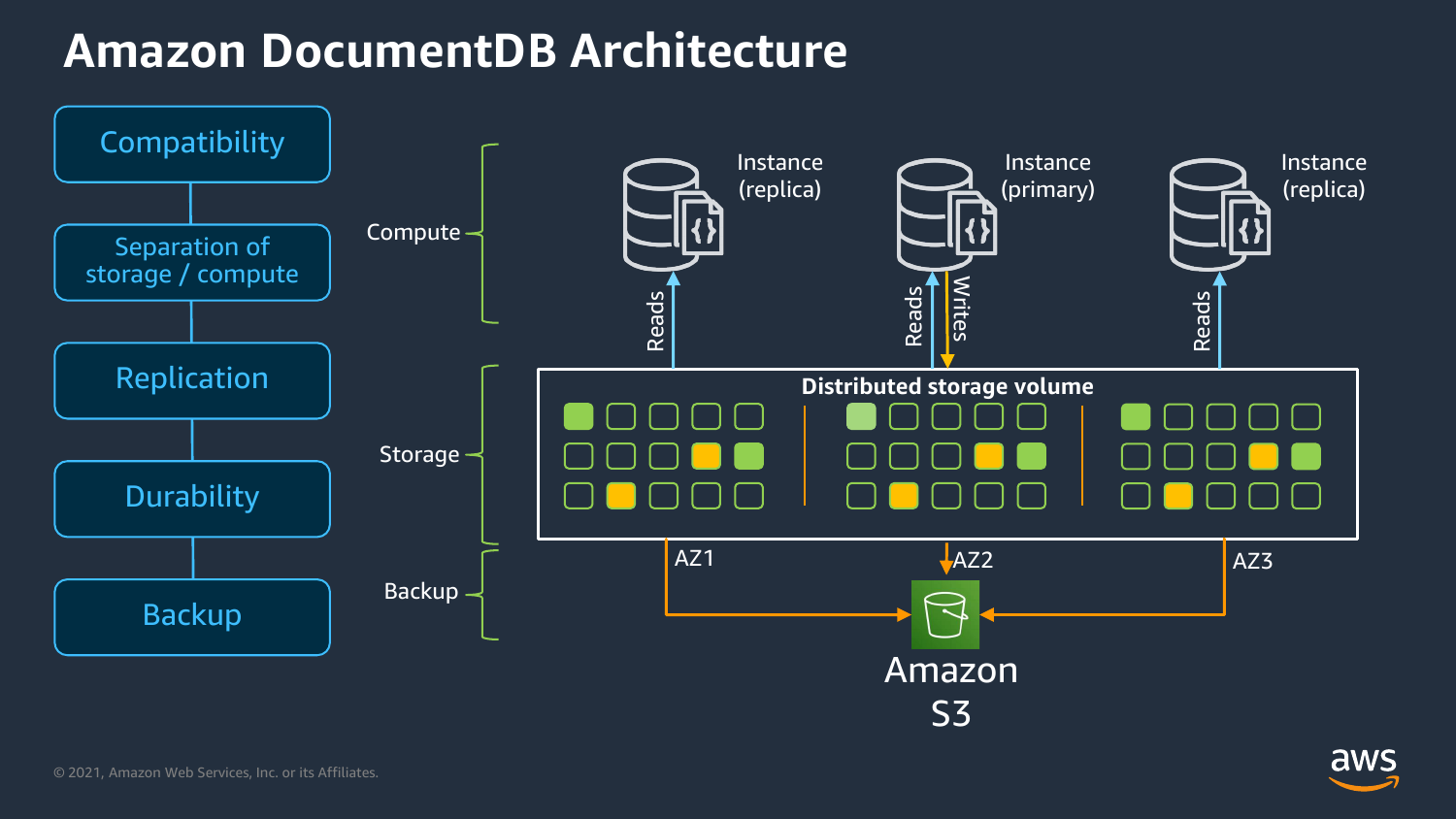

## **Global Clusters**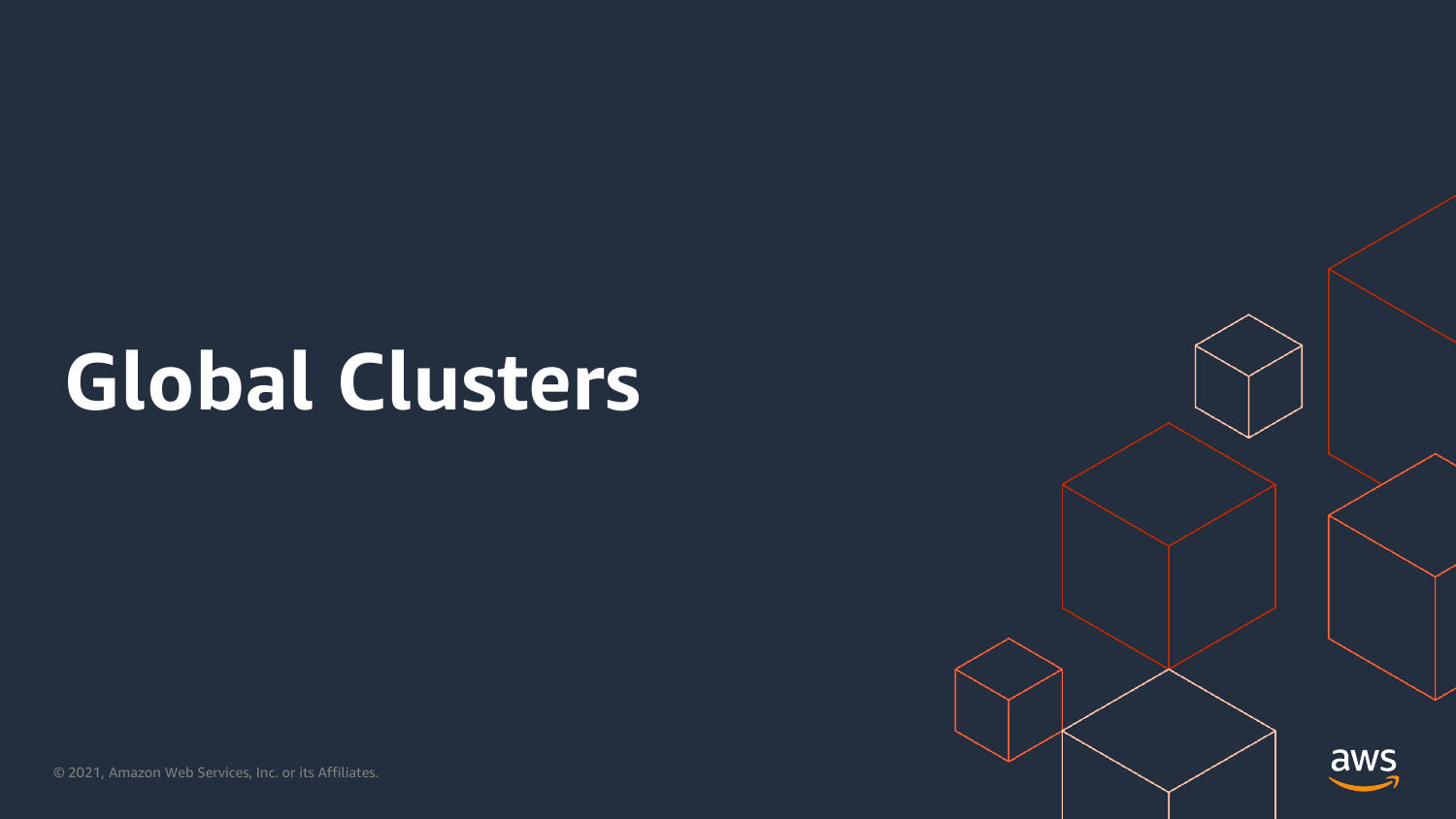## **Amazon DocumentDB – Global clusters**

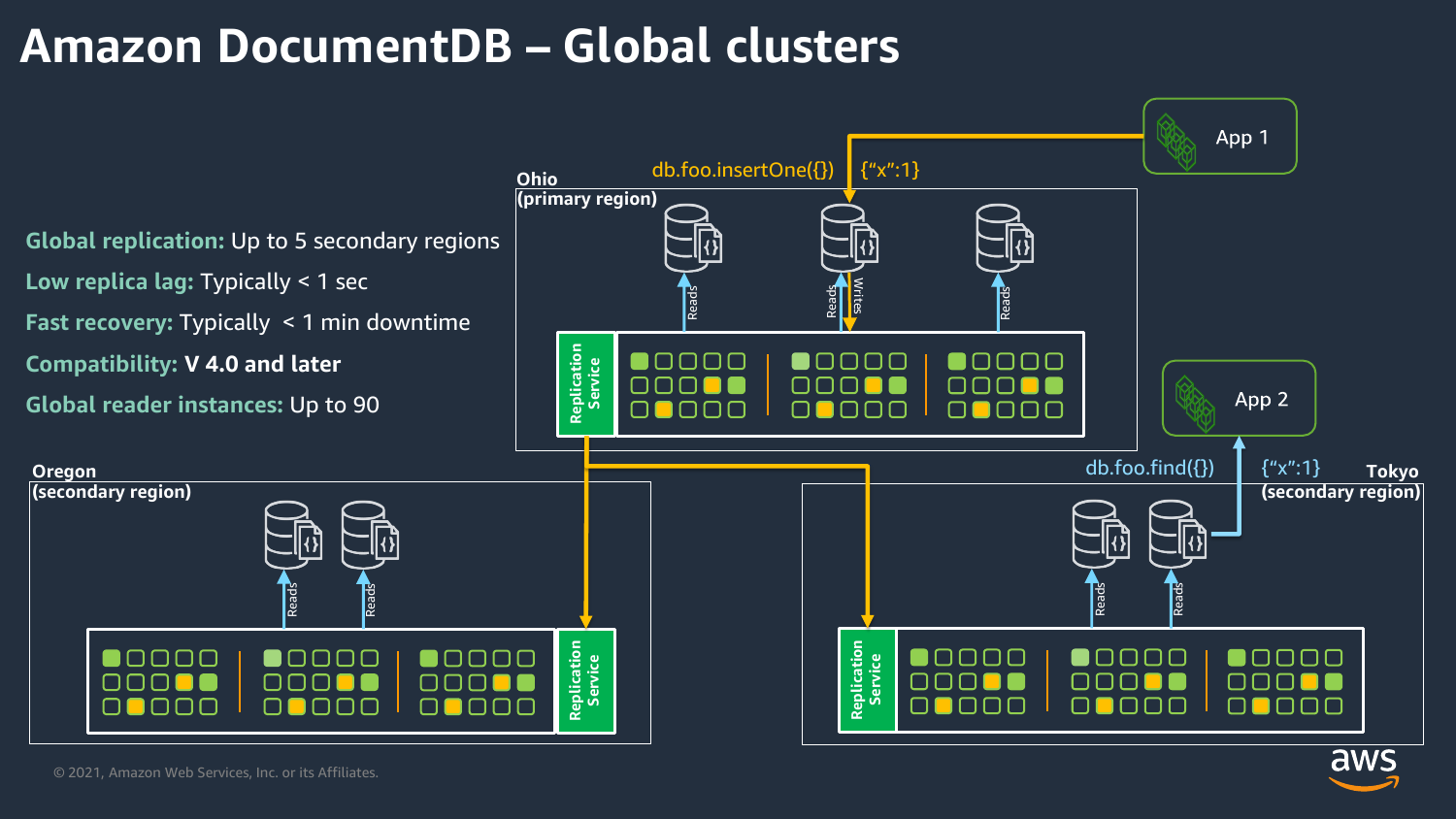





## **Demo – Create Global Clusters**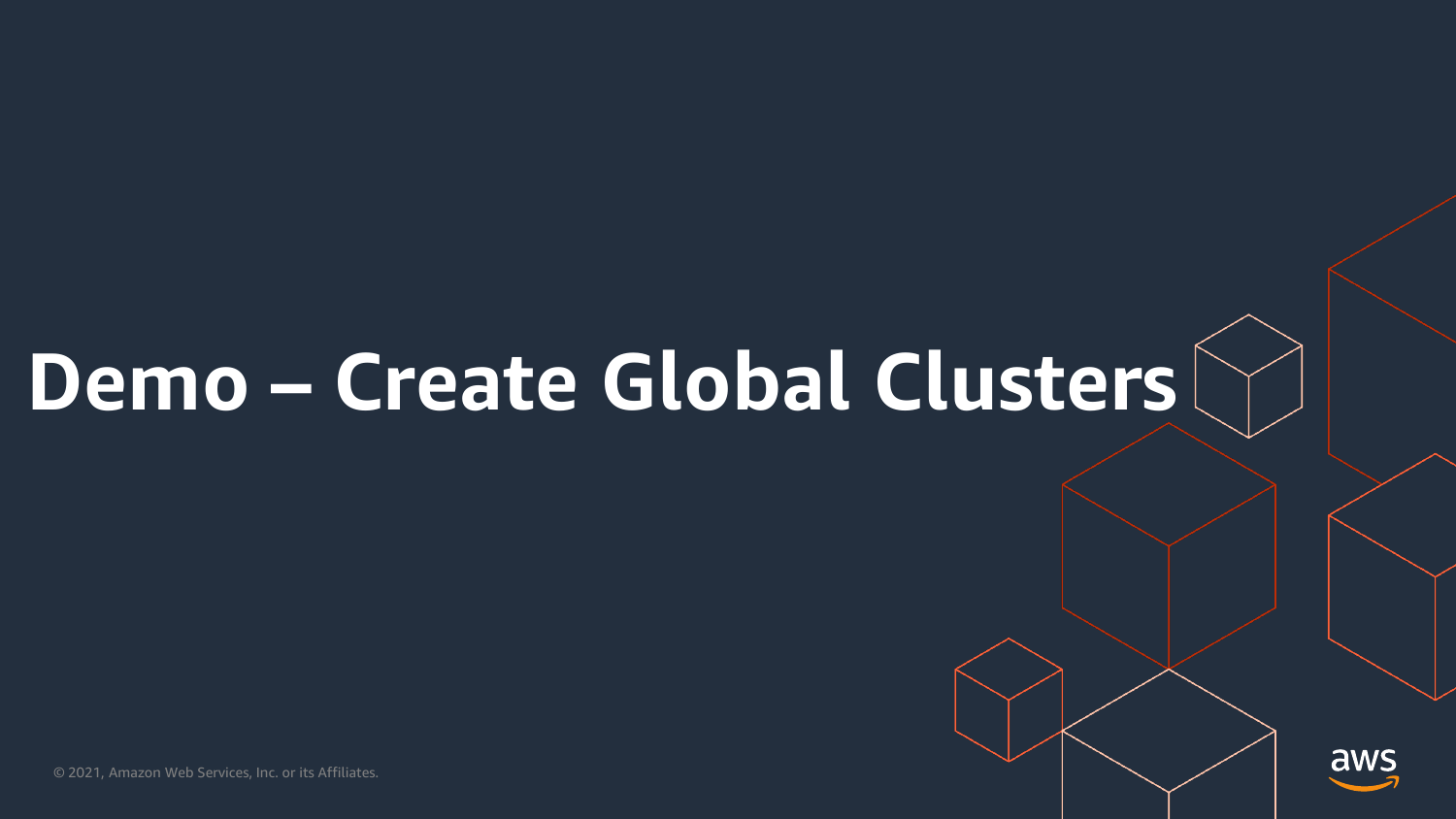

### **Global Clusters – Use cases**

### **Disaster recovery:**

Promote secondary clusters to primary for faster recovery in the event of regional failures

**Data locality:**  Bring data closer to users in different regions to enable faster reads for globally distributed applications

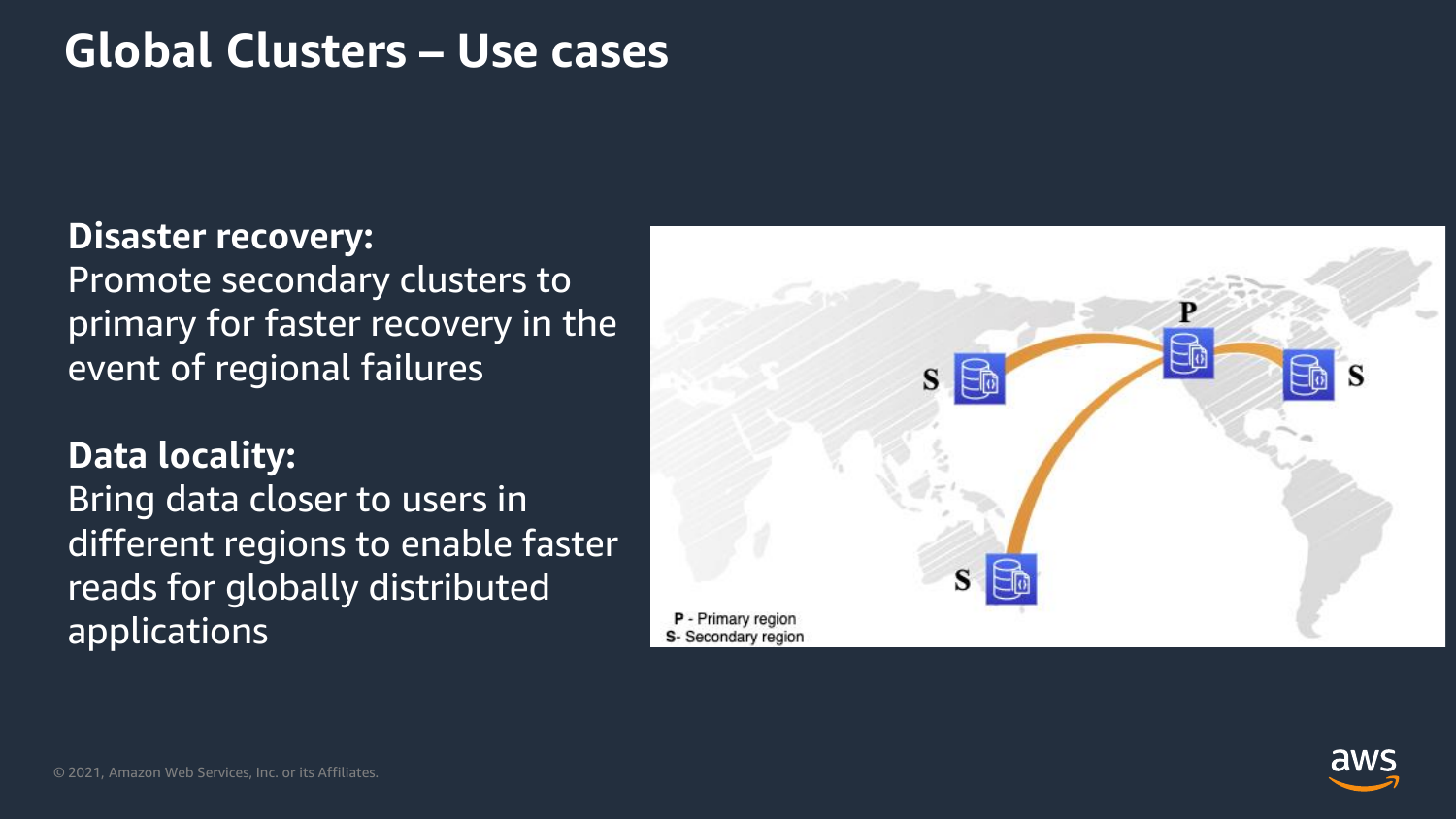

## **Disaster recovery - Fast global failover to secondary Regions**

Low recovery time objective

Low replication lag across Regions

Fast cross-Region migrations

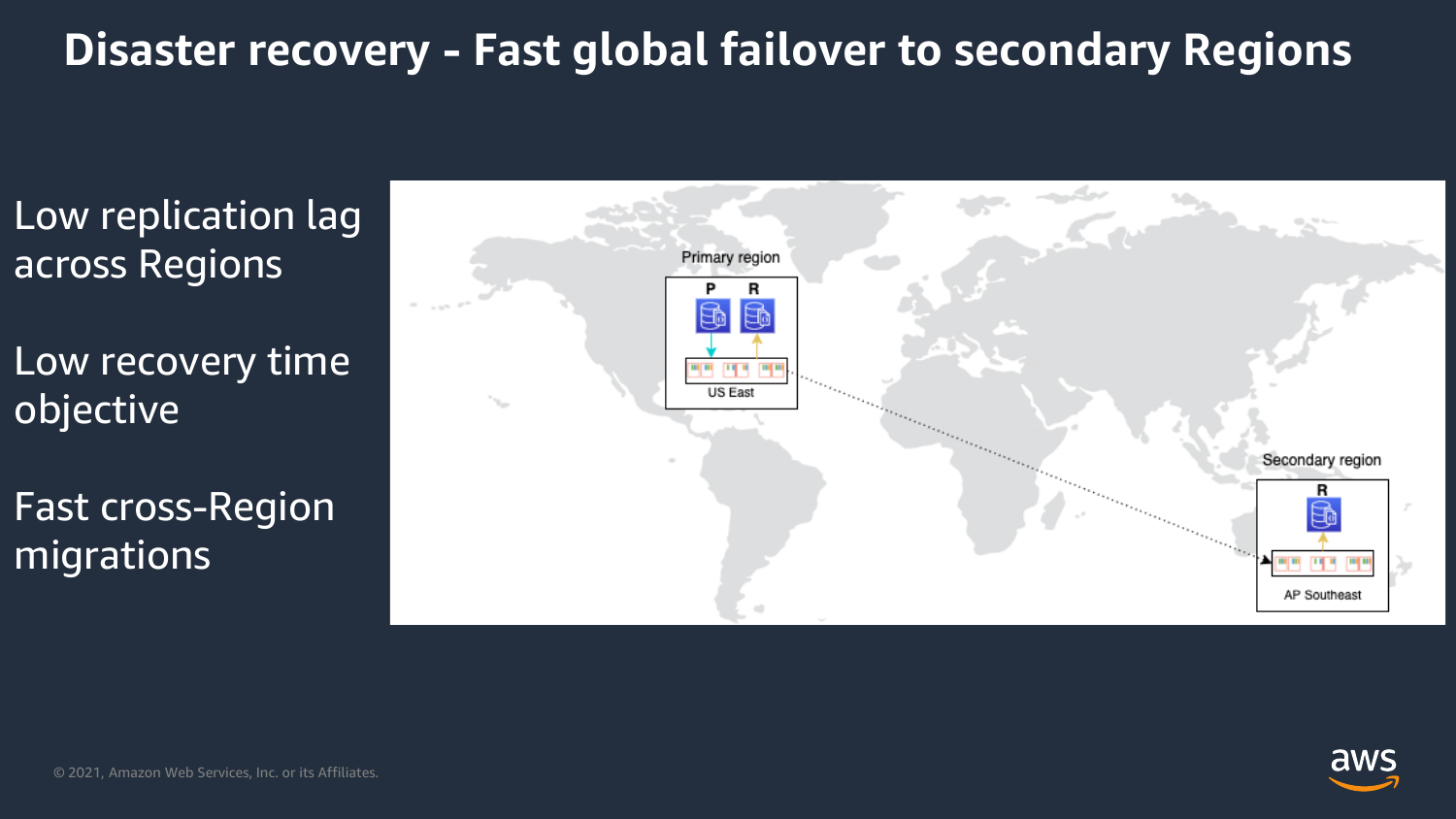



## **Data locality – Faster reads for global applications**

Little to no performance impact on your clusters

Physical replication offloaded to storage layer

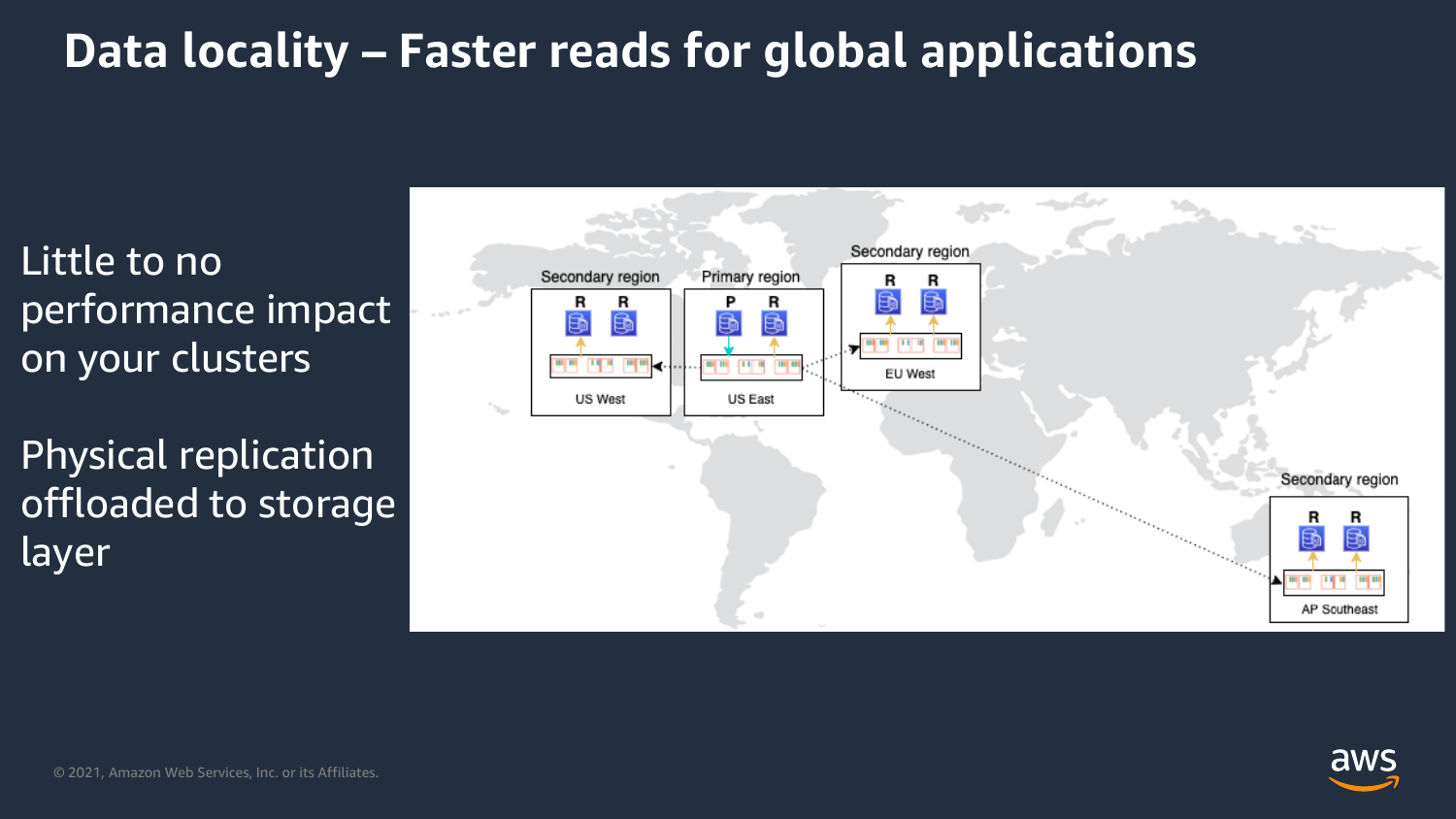

## **Demo – Use cases**